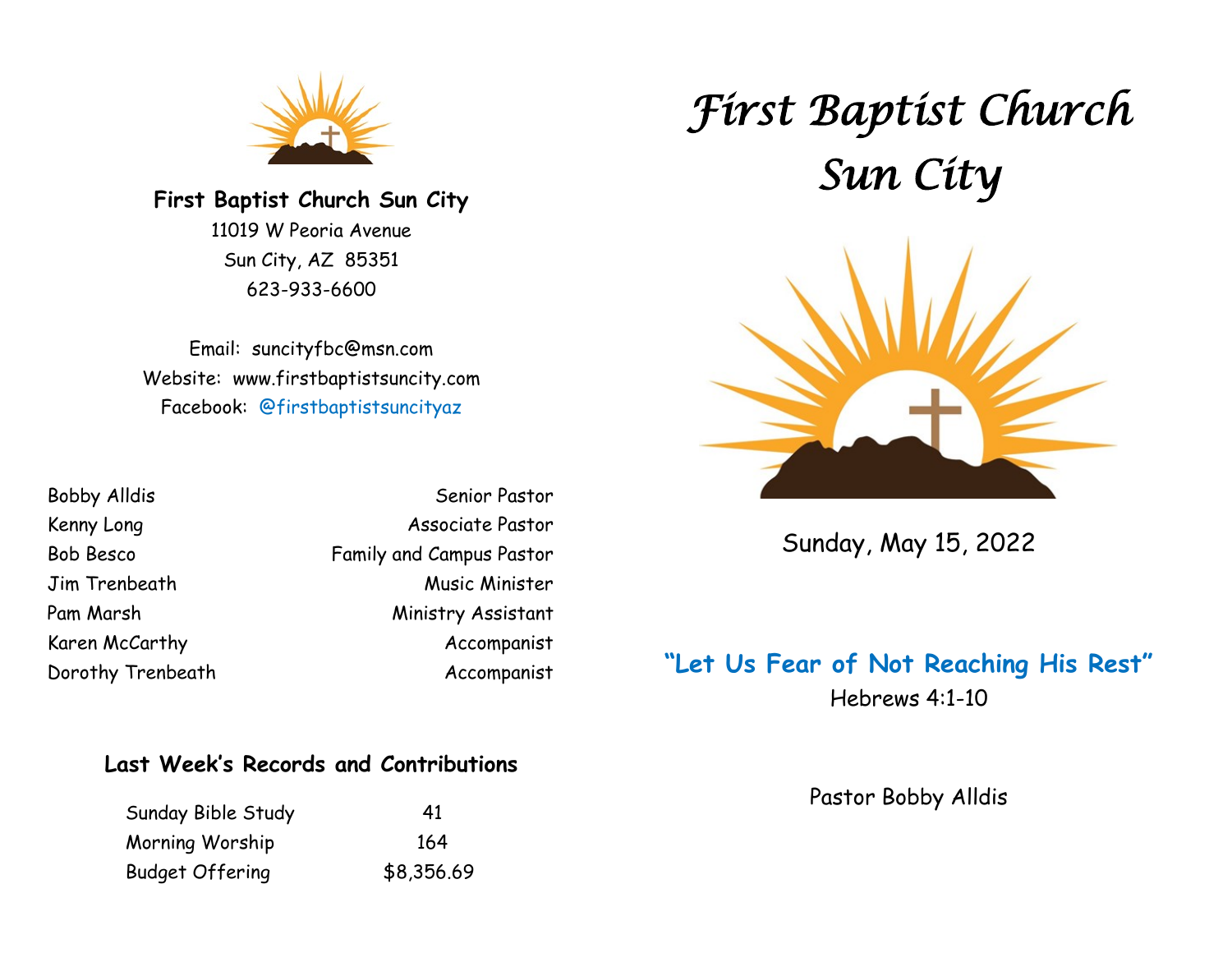# **Let's Worship**

May 15, 2022

Jim Henderson - Song Leader Kenny Edwards - Choir Director

| Prelude                                                  |                                        | Karen                    |                                               |             |  |
|----------------------------------------------------------|----------------------------------------|--------------------------|-----------------------------------------------|-------------|--|
| Video                                                    |                                        | Asante Church            |                                               |             |  |
| Welcome & Announcements<br>Pastor Kenny                  |                                        |                          |                                               |             |  |
| $Hymn \#2$                                               | Holy, Holy, Holy                       |                          | Ph: Email: Email:                             |             |  |
| Hymn                                                     | For God So Loved the World             |                          | I am a guest today:                           | Contact me: |  |
| Chorus                                                   |                                        | I would like a name tag: |                                               |             |  |
|                                                          | Whosoever Meaneth Me                   |                          | I would like to attend a Sunday School class: |             |  |
| Chorus                                                   | He Looked Beyond My Fault              |                          |                                               |             |  |
| Special                                                  | Give Me Jesus Worship Choir            |                          | <b>PRAYER REQUEST</b>                         |             |  |
| <b>Offertory Prayer</b>                                  |                                        | John Bambalere           | (Members & Guests)                            |             |  |
| Offertory                                                | More About Jesus                       | Karen and<br>Dorothy     |                                               |             |  |
| Message                                                  |                                        | Pastor Bobby             |                                               |             |  |
| "Let Us Fear of Not Reaching His Rest"<br>Hebrews 4:1-10 |                                        | Prayer Request:          |                                               |             |  |
|                                                          | Response #294 Have Thine Own Way, Lord |                          |                                               |             |  |
| Chorus                                                   | Sanctuary                              |                          |                                               |             |  |



| Name (Please Print):                          |             |  |  |  |  |
|-----------------------------------------------|-------------|--|--|--|--|
|                                               |             |  |  |  |  |
|                                               |             |  |  |  |  |
|                                               |             |  |  |  |  |
| I am a guest today:                           | Contact me: |  |  |  |  |
| I would like a name tag:                      |             |  |  |  |  |
| I would like to attend a Sunday School class: |             |  |  |  |  |
| __________________                            |             |  |  |  |  |
| <b>PRAYER REQUEST</b>                         |             |  |  |  |  |
| (Members & Guests)                            |             |  |  |  |  |
|                                               |             |  |  |  |  |
|                                               |             |  |  |  |  |
|                                               |             |  |  |  |  |
| Prayer Request:                               |             |  |  |  |  |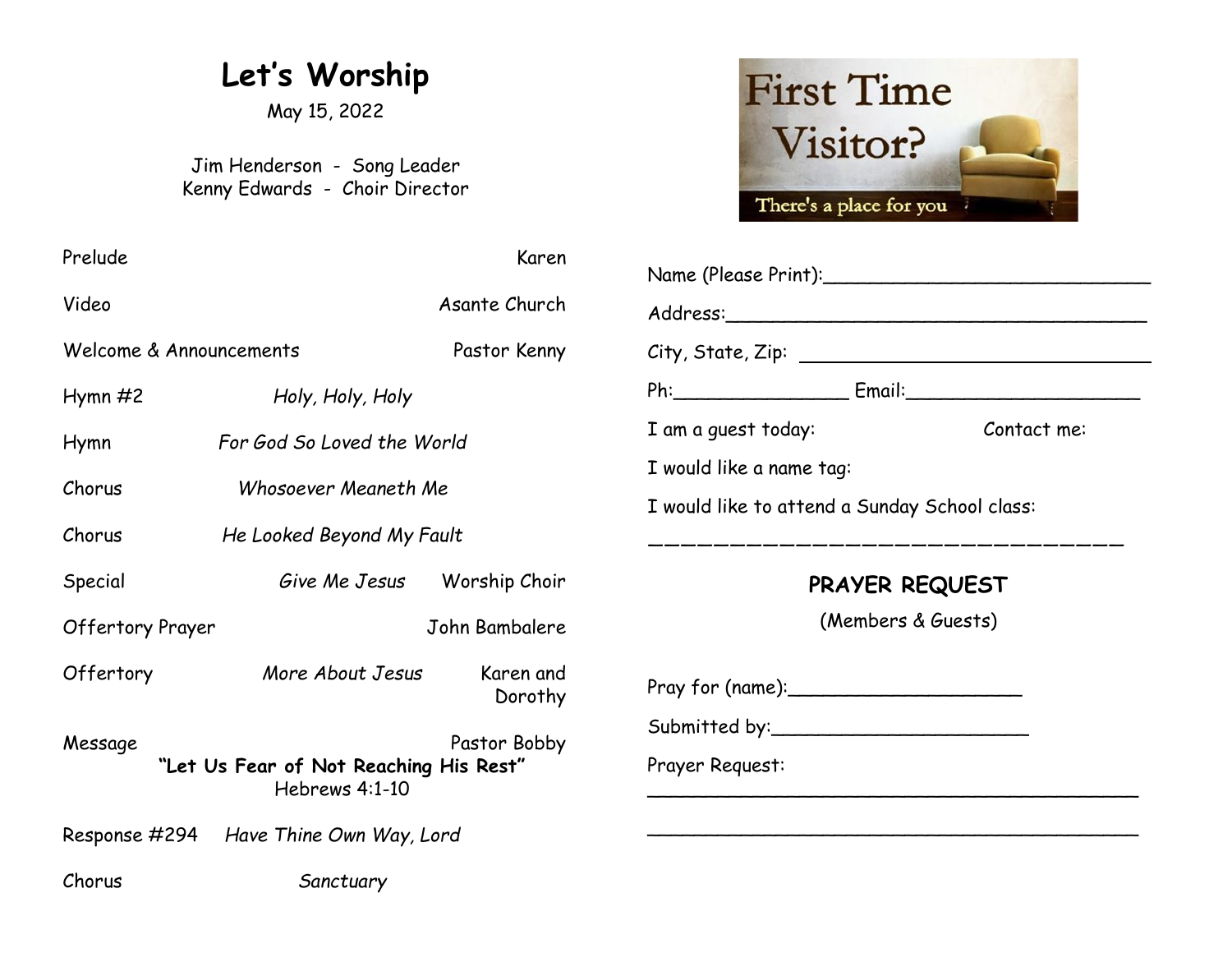### *Lottie Moon Christmas Auction*

On **Sunday, December 4, at 4:00 pm** we will host an International Potluck Dinner. After the dinner we will host an auction in which all items to be auctioned will be handmade and donated by you. All receipts will be given to the Lottie Moon Christmas Offering, in addition to all other gifts given. **We hope that you will get behind this promotion and start making your hand-crafted items now.** If you have any questions please see Jerry Dunn or Laurie Ralston. More details to follow later.

### **SUMMER LADIES LUNCHEONS**

The ladies luncheons for the first Monday in June, July and August will be at 11:30 am. Everyone will bring their own sack lunch and we will play games. We may also have a guest speaker. Come join us in visiting, fun and laughter and growing as women of God.

Kathy Tate, Katie Nielsen and Kathe Kiel

#### **LADIES LUNCHEON TEA THANK YOU**

Thank you to the Luncheon Team for putting together the tea in May, and also all of those who came and helped set up and clean up. I can't thank you enough. Also thank you to the ladies who dressed the tables. Everything was so beautiful! Thank you from the bottom of my heart. Kathy Tate

### **BREAD BANKS DEADLINE**

Don't forget to return your bread banks to the church by May 29th. We will need volunteers to help count all of the change on Wednesday, June 1st. We will be meeting at 9:00 am in the old library. If you have any questions about volunteering, contact Betty Oxford.

**The monthly birthday lists are now available to be picked up on the counter in the Foyer between the Sanctuary doors.**

# **Sermon Notes**

May 15, 2022

**"Let Us Fear of Not Reaching His Rest"** Hebrews 4:1-10

**1. Fear motivates us to enter in (vs 1)**

**2. Hearing the good news is not enough (vs 2)**

**3. Believers enter God's rest (vs 3-10)**